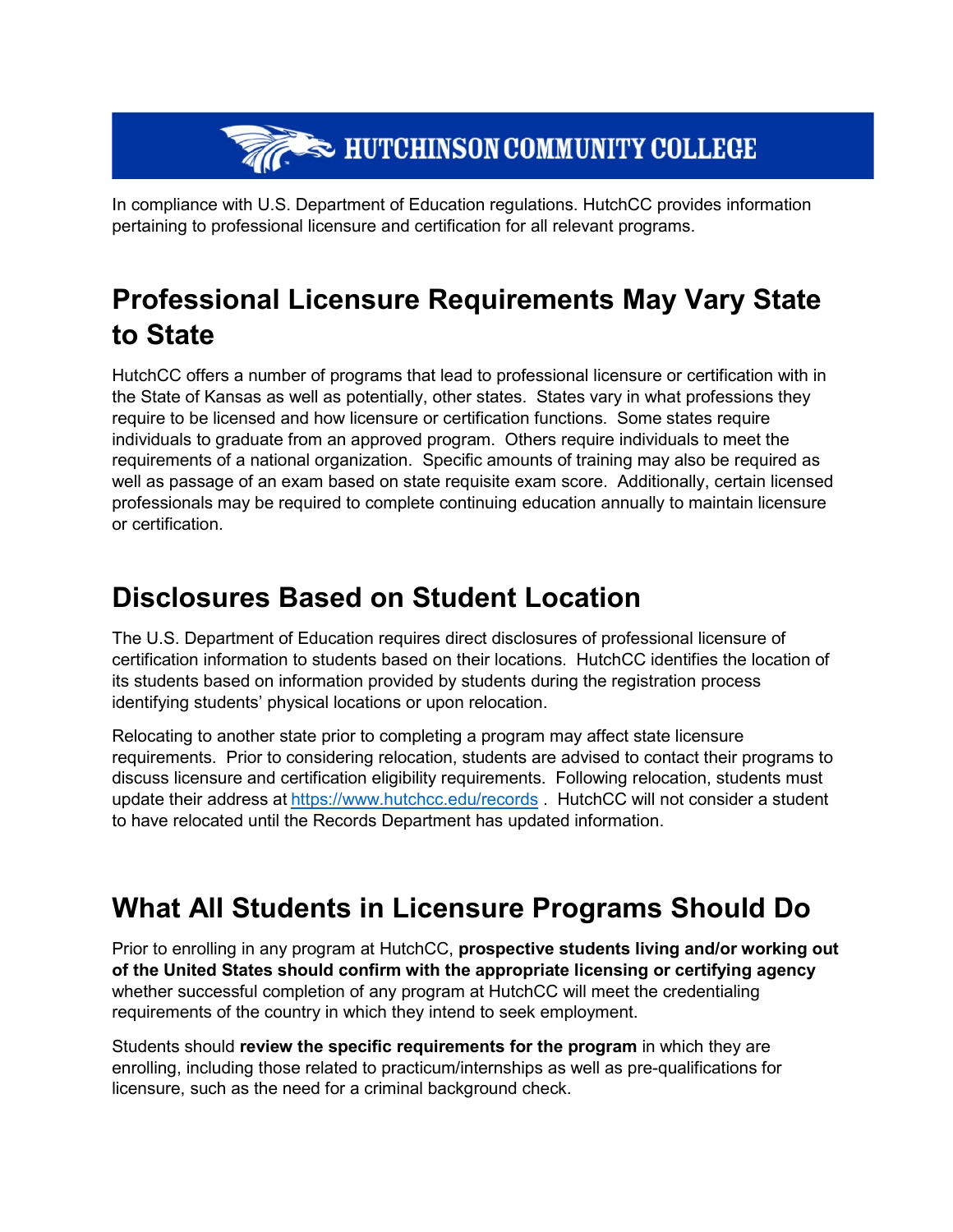HutchCC strongly recommends that students **contact the applicable licensure board(s) in their state of residence or in the state where they intend to obtain a license before beginning an academic program** that results in licensure or certification and prior to beginning any practicum/internship.

Many licensing and certifying boards require more than successful degree completion to obtain a license or certification. Please be advised that **state laws, regulations, and policies may change at any time**, which can impact the program's ability to meet educational requirements.

Potential changes in requirements may occur. HutchCC reviews licensure information every summer. While a program may originally meet the educational requirements for licensure, changes in requirements could impact the program's ability to meet any new educational requirements.